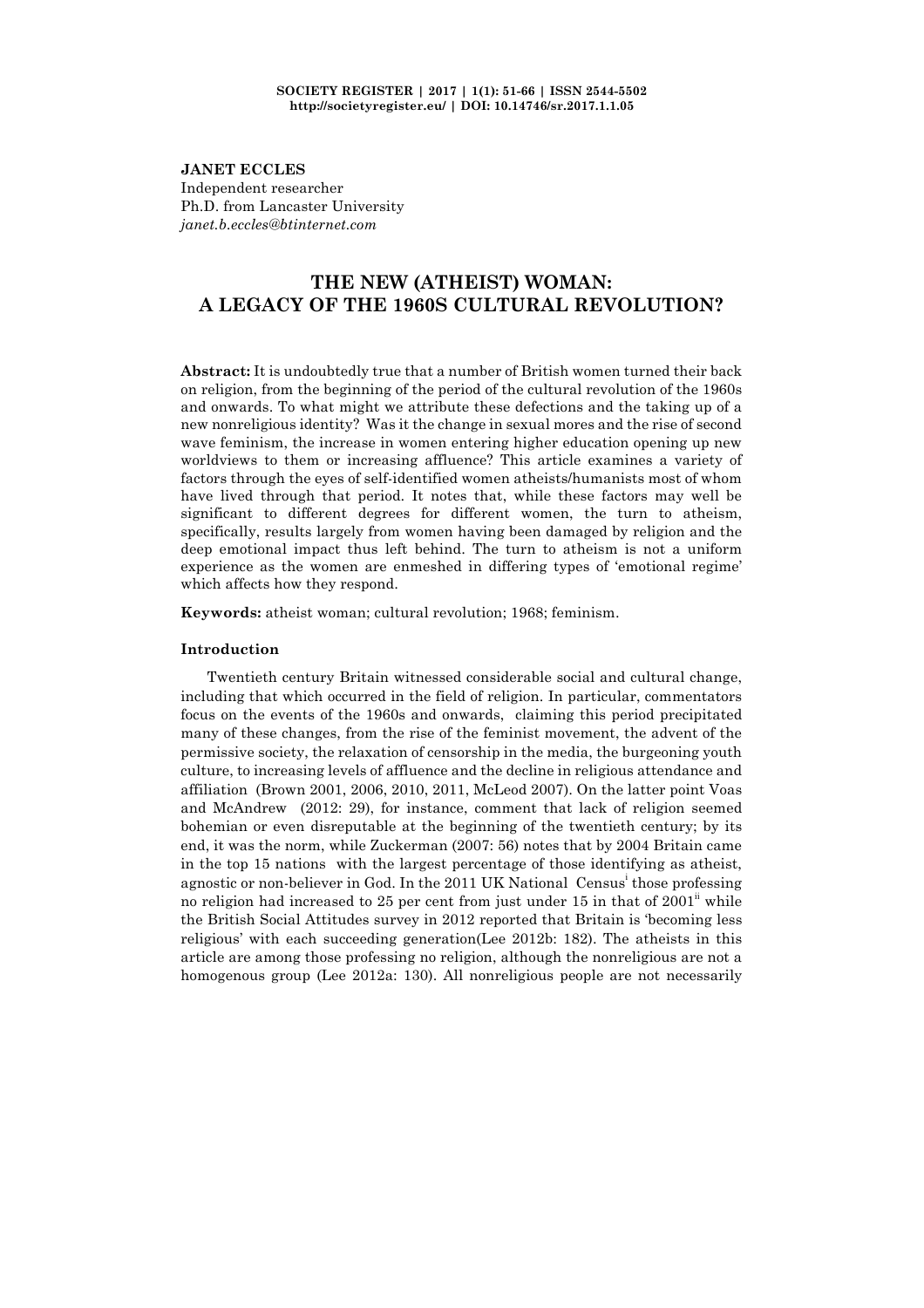atheist. Based on a series of interviews with women living in the northern half of England, this article demonstrates how the major cultural shifts of the 1960s and 1970s: changes in sexual mores, the rise of the feminist movement, greater affluence, the expansion of higher education, among other factors, may have played their part in propelling women to an atheistic stance, but it is the role of the emotions which seems key in these women's specific turn to atheism/humanism and the 'emotional regimes' in which their life is implicated.

# **Context and Methods**

Having worked on a project studying the views of Young Atheists<sup>iii</sup> in 2011-12 (Catto and Eccles 2013), I decided, as an independent researcher, it would be interesting to follow this up with a smaller self-funded project on older women atheists, as I am particularly interested in older women's religion and nonreligion. A consideration of the material contexts in which atheism among the young and older women manifests itself can be found in a recent book chapter(Eccles and Catto 2017).This particular article, however, considers solely older women and what might be their motivations in turning to atheism. Consequently, between 2014-15 I spoke to 13 women, with an age span of 45 years, who self-identify as atheist/secular humanist/free thinker, sometimes all three, although one asserted she was definitely an atheist but did not want to be a member of any humanist association: 'If you get too many of them it becomes a religion. So I won't join. I'm quite happy ploughing my own furrow.' I made contact initially through a British Humanist Association (BHA) branch in the north of England with a group who selfidentify as secular humanists and atheists/freethinkers. The BHA<sup>IV</sup> was founded in 1967 although Bagg and Voas (2010: 92-3) claim that atheism came to the fore in the mid-nineteenth century in Britain, under the influence of reformers such as Robert Owen, George Holyoake and Charles Bradlaugh and continued through the likes of Bertrand Russell and A.J. Ayer in the twentieth. However, as the century progressed British opinion on the subject evolved slowly and what had been lodged earlier in the public consciousness, through these reformers, became accepted, without fanfare, as legitimate ideology. By the time atheism resurfaced during the cultural revolution it had been 'integrated within a rationalistic moral philosophy and life stance dubbed "humanism"'. By atheists I (and the participants) mean those rejecting the g/God favoured by theism (Cliteur 2009),a conscious and explicit position defined by a complete denial or belief in gods; by secular humanism I mean the positive stance that affirms ethical values, humanistic virtues and democratic principles(Cimino and Smith 2010). By freethinker, I mean those who remain sceptical of all religious positions and opinions until they have considered the evidence and made their own minds up, on the basis of reason (Pasquale 2010: 46).

Initially, ten women volunteered to take part. In the event only five followed this through and the rest were found through the snowball method or contacts via other networks but they were a difficult group to find. Possible subjects who gave the impression of not being religiously inclined turned out to be either indifferent but not atheist, or irreligious but not atheist. As remarked above, being nonreligious/irreligious is not synonymous with atheism. Taking our definition of atheism as being that which is defined in distinction from theism and a conscious and explicit position defined by a complete denial or belief in gods limited me to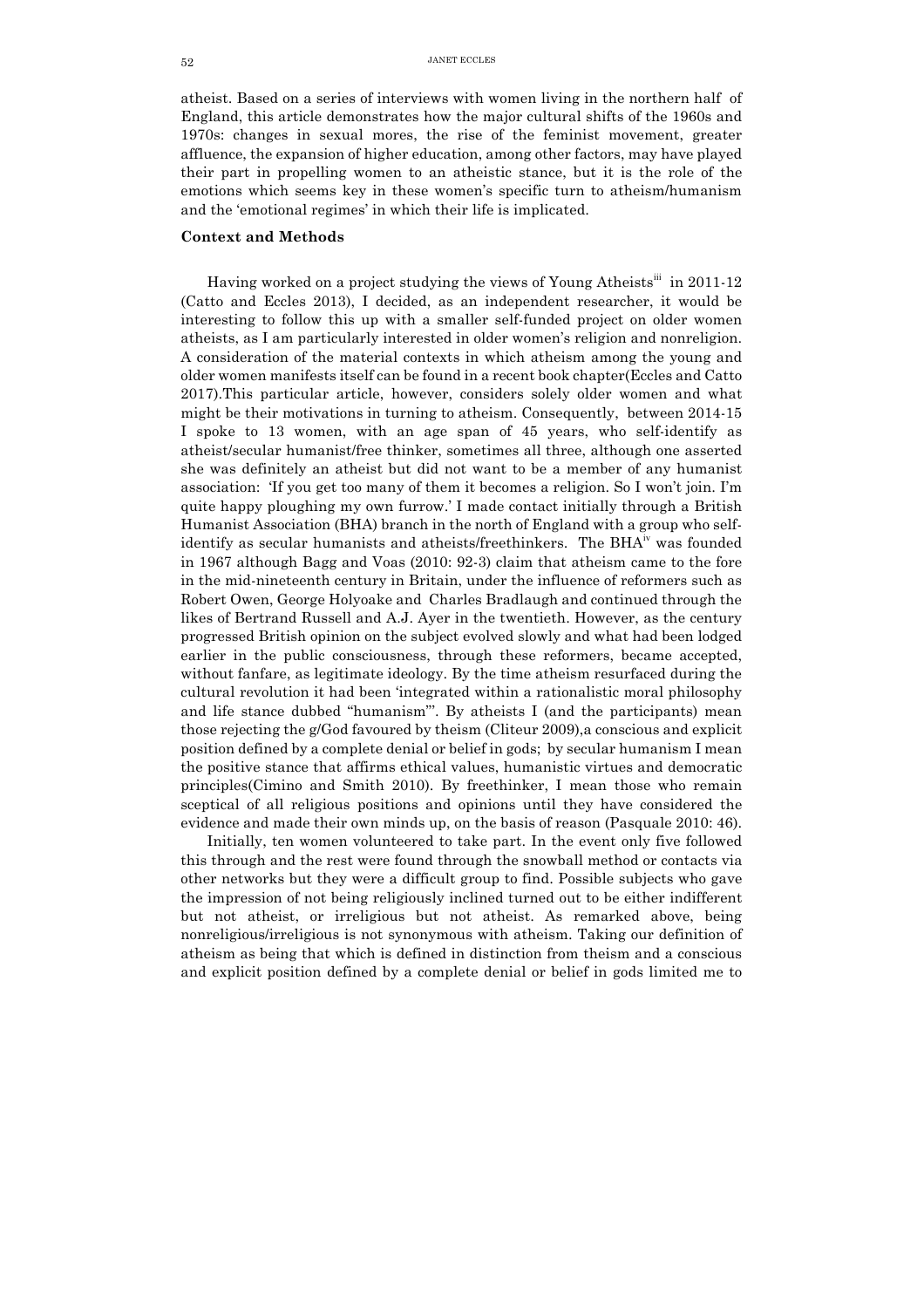fairly small numbers of women and a self-selected sample. What follows can only be illustrative rather than representative, clearly, and was also limited by being a self-funded study. These findings would need to be examined through a much larger study which would provide useful sociological data on what appears to be an increasing trend in the UK but also could be replicated in other countries and with other age cohorts <sup>v</sup>. The UK 2011 Census recorded 25 per cent of the population identifying as nonreligious but this includes far more than just atheists. The Atheist Census online<sup>vi</sup> claims only a fifth of its numbers are women and they tend to be younger rather than older, so unsurprising that numbers to choose from are limited. This study, therefore, considers a little studied, small group of older women (the majority of whom were aged at least 60) who may, however, increase in the future if the number of those identifying as being of no religion continues to grow, as happened between the UK Censuses of 2001 and 2011.

The respondents were white, Western, largely well educated or certainly well read (Bagg and Voas 2010, Beit-Hallahmi 2007, Brown and Lynch 2012, Zuckerman 2007). Semi-structured conversations, sometimes in my home, but usually in that of participants, were initiated by my simply asking participants to 'begin at the beginning and tell me something of your life story and how you have arrived at your present stance'. This open-ended method is one I have employed for a major part of my researches because it allows conversation to flow freely, to develop naturally and minimises danger of the researcher 'directing' the story which rightly belongs to the participant, or simply being given the answers participants think I want to hear (See Droogers 2014 for an interesting discussion on this point). When data gathering is over and transcriptions are complete, I spend many hours reading and re-reading the data, looking for common themes and variations. The major theme emerging here was that of the role the emotions in causing these women to turn to atheism. What I shall describe, therefore, is the major theme and how it manifested itself among a sample of the women, together with a number of variations. All names are pseudonyms and no exact locations are described in the interests of preserving confidentiality.

#### **Major cultural shifts**

## *Changes in sexual mores and second wave feminism*

I begin, then, by sketching the historical period through which these women have lived, a period including the cultural revolution of the 1960s, one which was key, commentators have argued, in shifting perceptions and changing attitudes across the whole spectrum of British public and private life. Callum Brown has argued, for example, that the change in sexual mores and the rise of second wave feminism gave women permission to quit the role of being the pious 'angel in the house' and to cast off churchgoing as they donned the mantle of liberation and personal autonomy (2001, 2006). He claims that the relaxation of sexual taboos shattered the churches' traditional conception of piety, substituting that for diversity and freedom of individual choice in moral behaviour (2006).

Cultural historian Hugh McLeod (2007: 161-69) comments on there being more explicit references to sex made in the media, the birth control pill becoming increasingly available to younger and unmarried women, possibly leading to greater numbers of those having sex at a younger age. Couples lived together before marriage and some people had more than one sexual partner before marriage.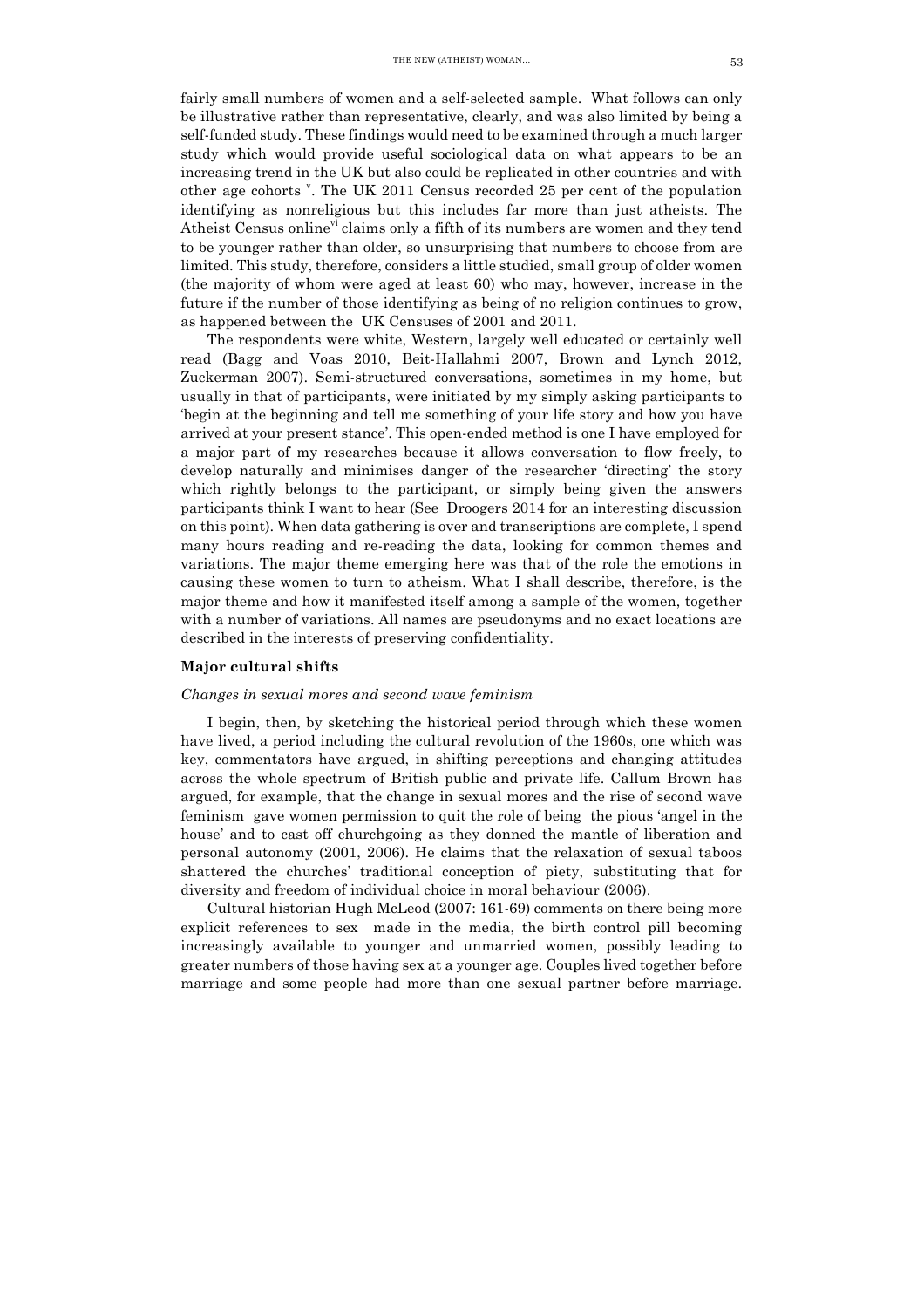Commentators have argued that the publication of *Humanae Vitae* in 1968 caused the biggest change in attitudes for Catholics. Vatican II had led many to assume that radical change was on the way, especially regarding birth control and the enforced celibacy of the priesthood. Catholic couples had simply begun to use contraceptives in anticipation of the presumed upcoming changes. When the publication of *Humanae Vitae* forbade the use of artificial birth control methods such as the pill, couples were simply not prepared to fall in line with the traditional views of the past (Davie 2015: 54; Hornsby-Smith 1987: 90-91; McLeod 2007: Wolffe 1994: 431).

Coupled with the advent of the sexual revolution came the rise of the feminist movement. Commentators largely agree that second wave feminism viewed religion as patriarchal and misogynistic. Hence many feminist women found it hard to remain within religious traditions (Furseth 2010; Mahlamäki 2012; Redfern and Aune 2013) which legitimated the oppression of and discrimination against women (Brewster 2013; Namazie 2009; Overall 2007; Woodhead 2006, 2008). Some of the women I spoke to found the principles of the secular humanist movement more in tune with their sense that all be treated equally, regardless of gender or sexual orientation.<sup>vii</sup> Groups like the BHA and the more militantly secularist and atheist National Secular Society<sup>viii</sup> have made significant contributions to the debates in and around reform of the law in matters relating to divorce, homosexuality and abortion. One of the participants in this study noted the accepting attitudes of BHA women of homosexuals and lesbian women, in particular, when narrating her early entry into the newly formed BHA. While some women in this study had found religion damaging to women specifically, others felt it was a damaging influence for all. However, my own finding supports that of McLeod: most women had probably given up on Christianity before they learned about feminism and perhaps not all that many were committed to the movement, although they may have had sympathies with some of its aims and some of the women display attitudes suggesting they are familiar with feminist discourses in the media at that time.

*The increase in affluence and higher education*

While the liberating influences of the sexual revolution of the 1960s and the feminist movement may be a factor in women disaffiliating in some numbers, other equally important contemporary cultural influences should be noted. McLeod (2007: 115-118) and Sandbrook (2006: 103-146), for example, point to increasing affluence during this period, when employment prospects were good. The increase in the numbers of women entering higher education meant better job prospects for women as well as men leading to greater financial independence and autonomy. Greater interaction in the workplace with men, considered to be less religious than women (Feltey and Poloma 1991; Furseth 2010; Gelder and Escott 2001; Mahlamäki 2012), may also have been an influence on women (DeVaus and McAllister 1987; Vincett, Sharma, and Aune 2008: 15), causing them to abandon religious faith while adopting a more agnostic/atheist position. Higher education also generated new and more secular meaning systems, competing with theistic interpretations of the world (McLeod 2007: 70-72,195, 212, 241).

## *The importance of home and family*

More surprising, perhaps, in view of the foregoing is McLeod's contention (2007: 173) that well educated women, although wanting a job and even a career, did not abandon home and family commitments (see also Author 1, 2, Sandbrook) . Home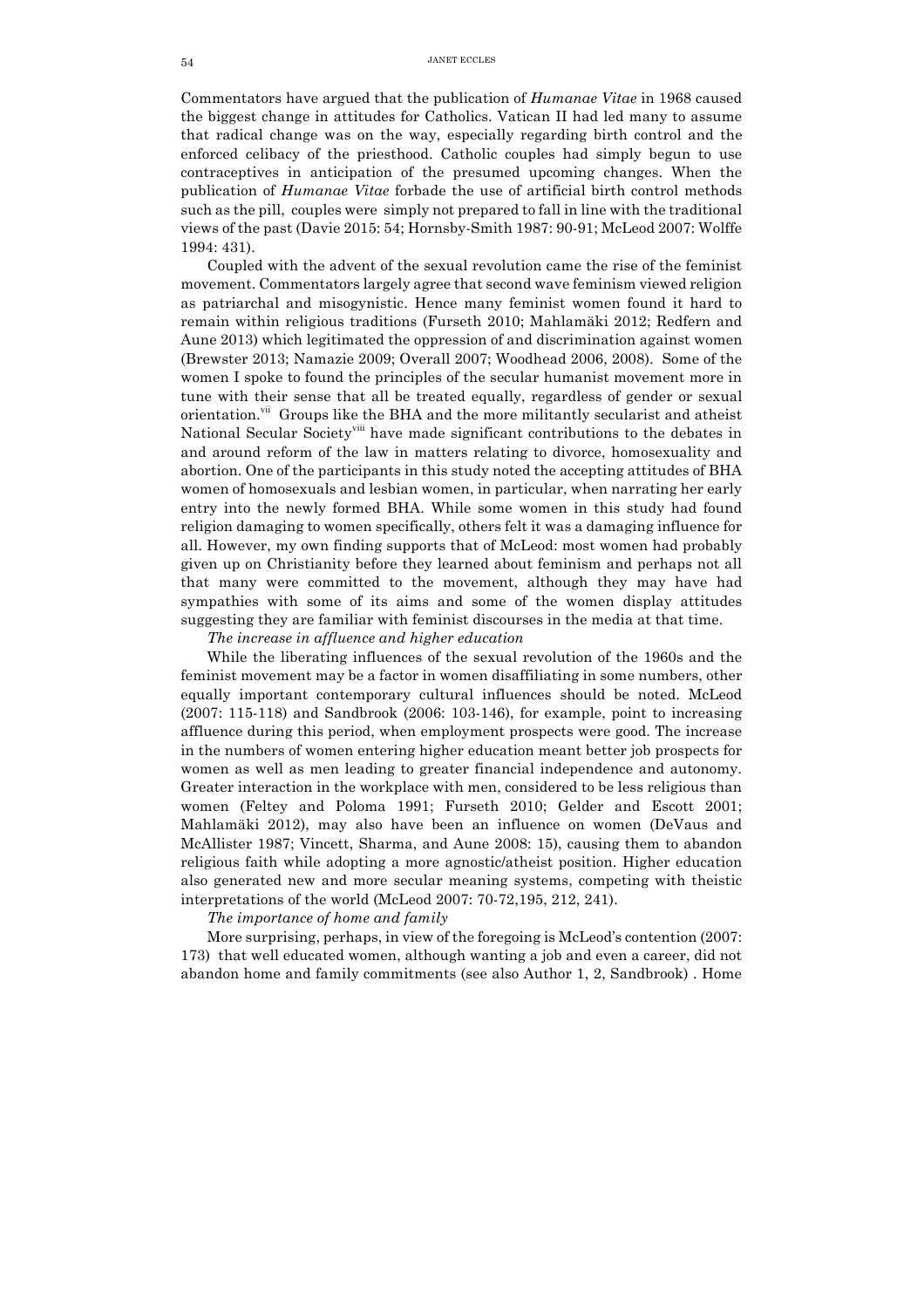remained both the principal focus of women's lives and, importantly, the place where they continued to exercise power. They remained the main socialisers of their children and, in consequence, some began to raise children without the benefit of religion, which was simply 'unconsidered' (McLeod 2007: 262).

#### **The role of the emotions**

However, important though these factors may be in explaining accelerating numbers of women disaffiliates from the 1960s onwards, they do not necessarily turn women into atheists (Eccles 2012). Possibly the more powerful driver at work among the women here is damaging experiences with religion which have left a profound mark, causing them to roundly reject it and turning to atheism/ humanism.

Riis and Woodhead (Riis and Woodhead 2010) have argued for placing much more emphasis on the part the emotions play in changed and changing beliefs and values. Emotions are not merely private, personal and subjective inner states but are constructed in the interplay between social agents and structures, including those found within religion. They are also found in the 'ever-changing relations with complexes of cultural symbols and material settings'(7) in what they term 'an emotional regime' (21). They see emotions as being involved in a triangulated relationship between the individual, society and symbolic/material culture (47–51) in which relationships seldom remain static because the connections and disconnections between self, society and symbols do not remain static. They also argue that the interaction of emotional regimes with power is an important part of the analysis. Because symbols, religious and non-religious, channel and communicate emotional power, they can both reinforce existing social relations but also destabilise them.

Merino and Mumford (Merino 2012; Mumford 2015) have argued that the part the emotions play in their subjects' rejection of religion was not immediately obvious at first. Atheists will often cite religion as being illogical, irrational, patriarchal, intellectually incredible, hence they identify as atheists, disbelieving the g/God theism favours. Evidence from Mumford's informants, however, suggests that the rejection of religious beliefs may often be initially motivated by individual emotional responses to specific events or experiences in people's lives. The perception that decisions based on reason and evidence are considered more valid than those based on emotional reactions may explain why so many people subsequently frame rejection of religious beliefs in reference to scientific discoveries and historical evidence. But, if Mumford is correct and my own evidence suggests she is, we should not assume that rational explanations are the only reason for turning to atheism. I now consider the women themselves.

#### **Sex and the politics of being atheist/humanist**

Stephanie, a very feisty science teacher in her late fifties, a former Catholic of Irish descent and one of five children, described a poor and severely constricted childhood in a northern industrial city.

So we were poor in terms of just general things, food, clothes, universal things, and socially poor because my parents had no social graces at all. And they had no knowledge of appropriate behaviour other than behaviour that had been passed down to them, essentially through, for my mother, the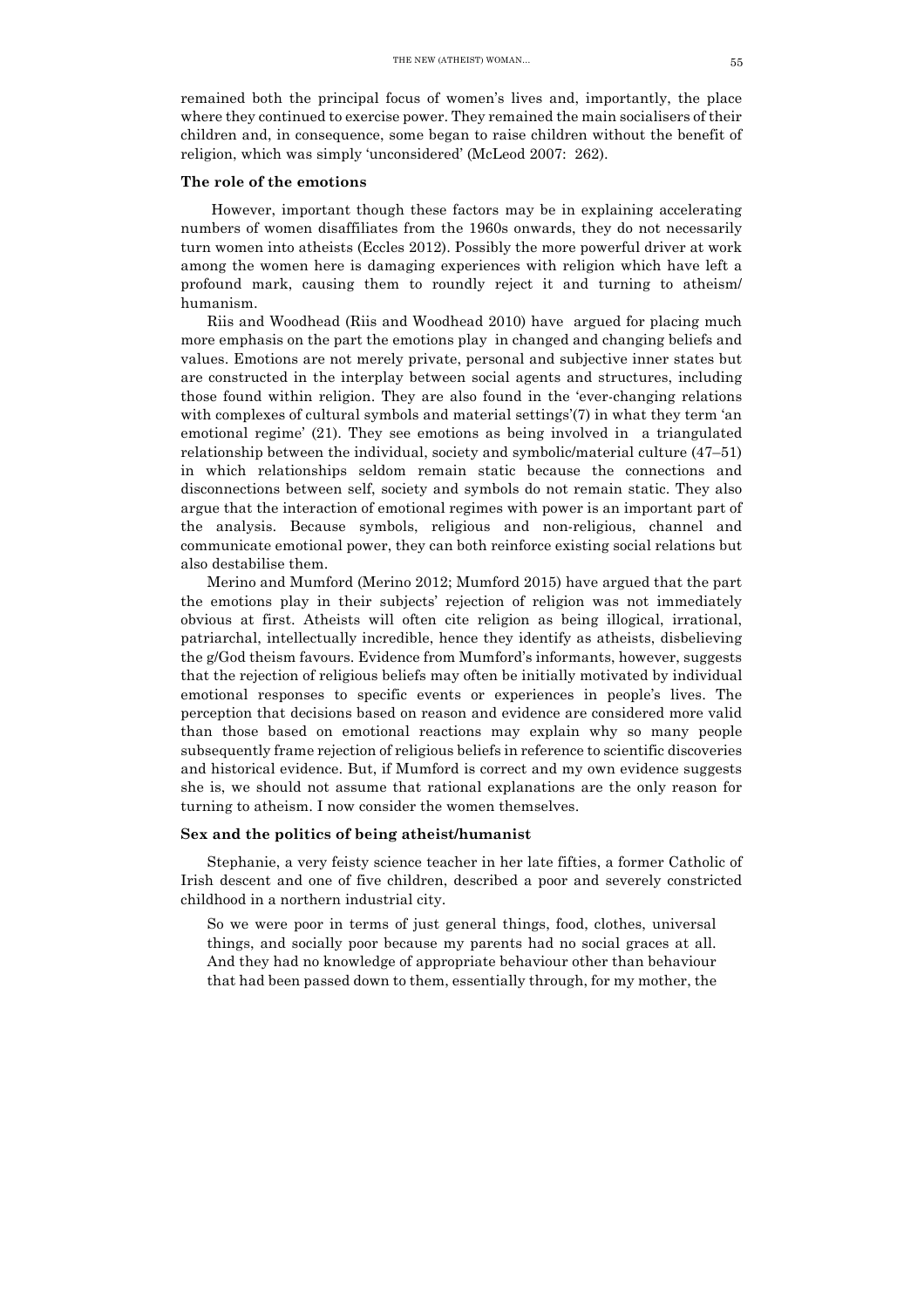(Catholic) church, so this enormous sense of duty, this enormous weight of duty from an early age.

Stephanie chose to go to a Catholic secondary school, because 'although there was resentment there was also a level of security offered, that you were part of something'. She had already given up on belief in God by this time but she continued to

play the God game. And the God game is quite a good game when you're a Catholic because there are certain buttons to push and if you push them well, then you are considered to be a good person and the consequence of that is that good people get good rewards and if you're a good female, and you're an intelligent female and you behave well in your Catholic school, then gifts come flooding your way and things are sweet.

She watched girls around her objecting and rebelling but thought they were fools, 'not fools for what they thought but fools for not playing the game. And I have this thing in my life called the game and playing the game determines quite a lot what happens to you.' We shall return to the importance of playing the game with another participant below. Stephanie's true convictions only surfaced openly when instructed to take part in an anti-abortion rally which she refused to do, at which point, no longer playing the game, she was duly ostracised by her Catholic community.

Stephanie discovered sex as she entered the sixth form,

Some of the girls, you know, there was quite a lot of promiscuous young ladies around and most of my intelligent friends and me lost our virginity when we were about 16 or 17, which again, was quite early in those days. I think that was a Catholic thing and it was a little bit of a rebellion, you know, but it was (said in a whisper) with a Catholic boy. I can't remember any of my friends, from when they lost their virginity, doing anything other than with a Catholic boy.

She lived openly in the late 1970s with the man who was to become her husband and only married then (in a civil ceremony) because 'I went to a school that even though it didn't declare itself Christian was most certainly a Christian environment and teachers were still expected to show an example'. She has only 'come out' as an atheist in the last dozen years, largely because she sensed stigma in owning up to it, also reported by other participants who had long kept quiet. Finally, Stephanie realised that, 'like being gay', such an identification is 'part of who you are' and therefore she should hide her identity no longer. She declares herself overtly feminist but had become an atheist long before she was actively conscious of the feminist movement, as McLeod (2007: 182) asserts above. However, we could argue that feminist discourse, consciously or unconsciously, seems to have influenced her attitudes as she was growing up, in deciding a woman should control her own body, hence refusing participation in the anti-abortion rally, and that she would live with her husband before they were married, even though the Church disapproved of both abortion and pre-marital sexual relations.

I shall remain with Stephanie to make a final point in this section. This concerns a recent encounter she had with a Muslim woman wearing a niqab. Now, Stephanie is used to encountering veiled Muslim women and girls in the school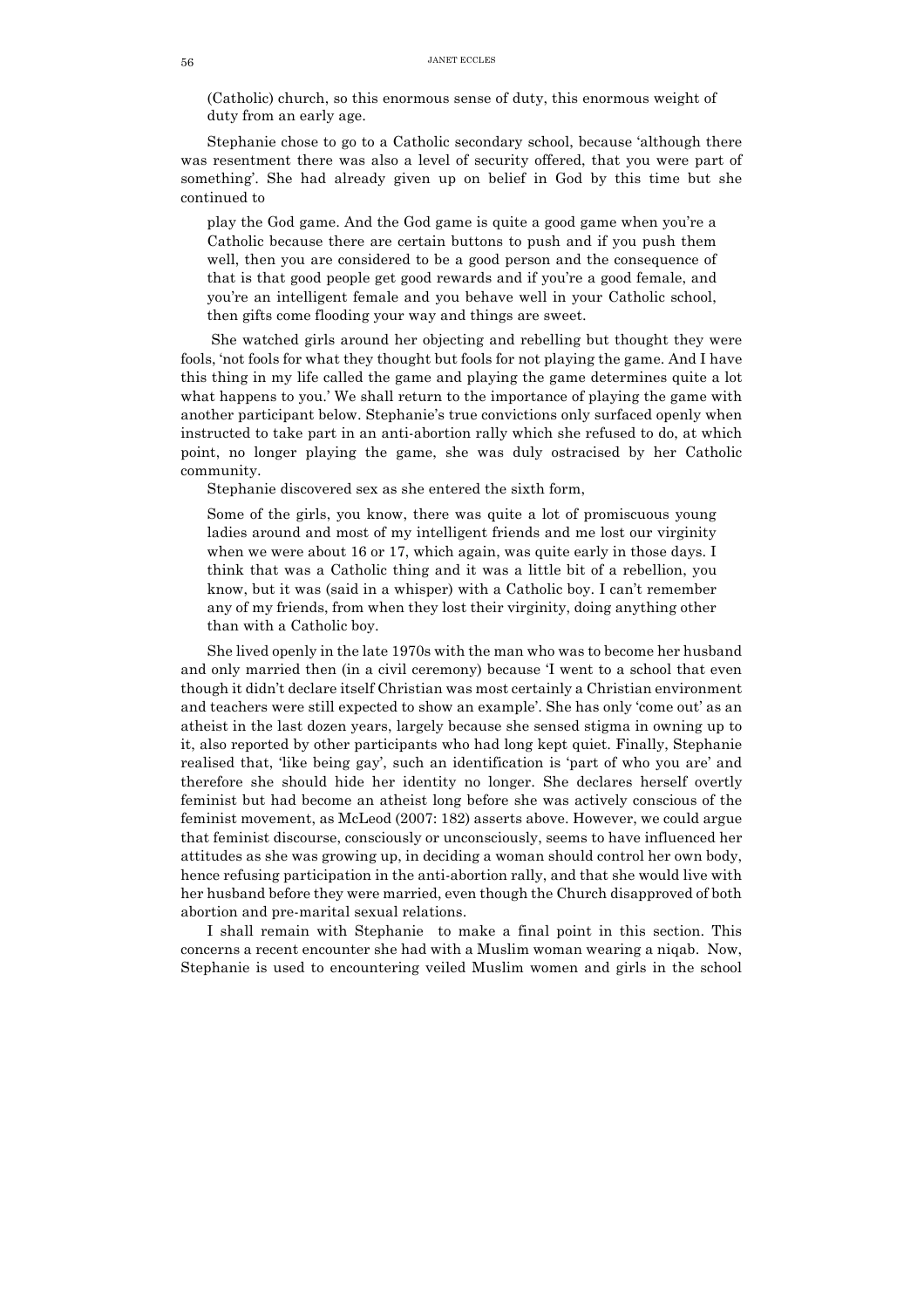where she works but this encounter was different. This woman, who is a white Muslim convert, has a son who met Stephanie's daughter at university and they were now living together. For many months the Muslim son concealed the relationship from his Muslim convert mother, a situation which affronted Stephanie, in that she felt her daughter, living in a relationship which is entirely mainstream now by white Western standards, was rendered 'invisible' and marginalised in the boy's family circle.

Having established a good relationship with the boy and frequently entertaining him under her roof, Stephanie was adamant he tell his mother and that her daughter be marginalised no longer in his family circle. She also asked to meet his mother.

And we had a really good conversation because she came, we met her in a coffee bar with (my daughter), she took her niqab off which was good because I would not have, she needed to show respect for me. (I think by this she meant that the other woman could see Stefanie's face and would be able to read cues from Stefanie's facial expressions, whereas Stefanie would have been denied this opportunity.) And how can she not respect me if her son is spending his time, is being fed by me, is being looked after by me, is being, you know, nurtured by me, which she did.

AS a result of the conversation the boy's mother, while disagreeing with Stephanie's strongly atheist views, agreed she would acknowledge Stephanie's daughter within her own family circle but that it would be difficult. Stephanie, nonetheless, felt she had done the right thing because, as she said, she wanted her daughter 'to be able to walk along the road with (him) and hold his hand and be proud to be with him and I am proud she has him as her boyfriend and I want that reflected physically to everybody else. So it's quite an interesting ... it's about declaring yourself, isn't it?'

## **Financial in/dependence: 'speaking up for myself'**

Almost certainly higher education has been a factor in exposing the women in this study to a plurality of worldviews, as McLeod (2007: 115-117) asserts, and allowing them access to better paid jobs.

Marie, in her early fifties, was brought up in a liberal non-religious household and has worked for much of her life as a political researcher. Although having left school at 16, she was very well read, one wall of her sitting room being entirely covered in her collection of books on politics, literature and philosophy. She was earning her own living, owned her own house and determinedly pursuing her atheist stance, when I spoke to her, although her new partner, whom she had just invited to share her home, was a practising Christian, which, she admitted, she was finding difficult.

I don't think I ever believed, even as a child, so it's not like I had this big experience which left a big gap in my life. So even from being old enough to think about it, certainly from 17 or 18, I've never really believed there's a god, simple as that. I've joined the Humanists relatively recently. Partly because of the  $9/11$  stuff (see Davie 2015: 37) and Richard Dawkins<sup>18</sup>, A.C. Grayling<sup>x</sup> have become much more visible, haven't they? And that sort of ... I've always been an atheist but never sort of talked about it; people didn't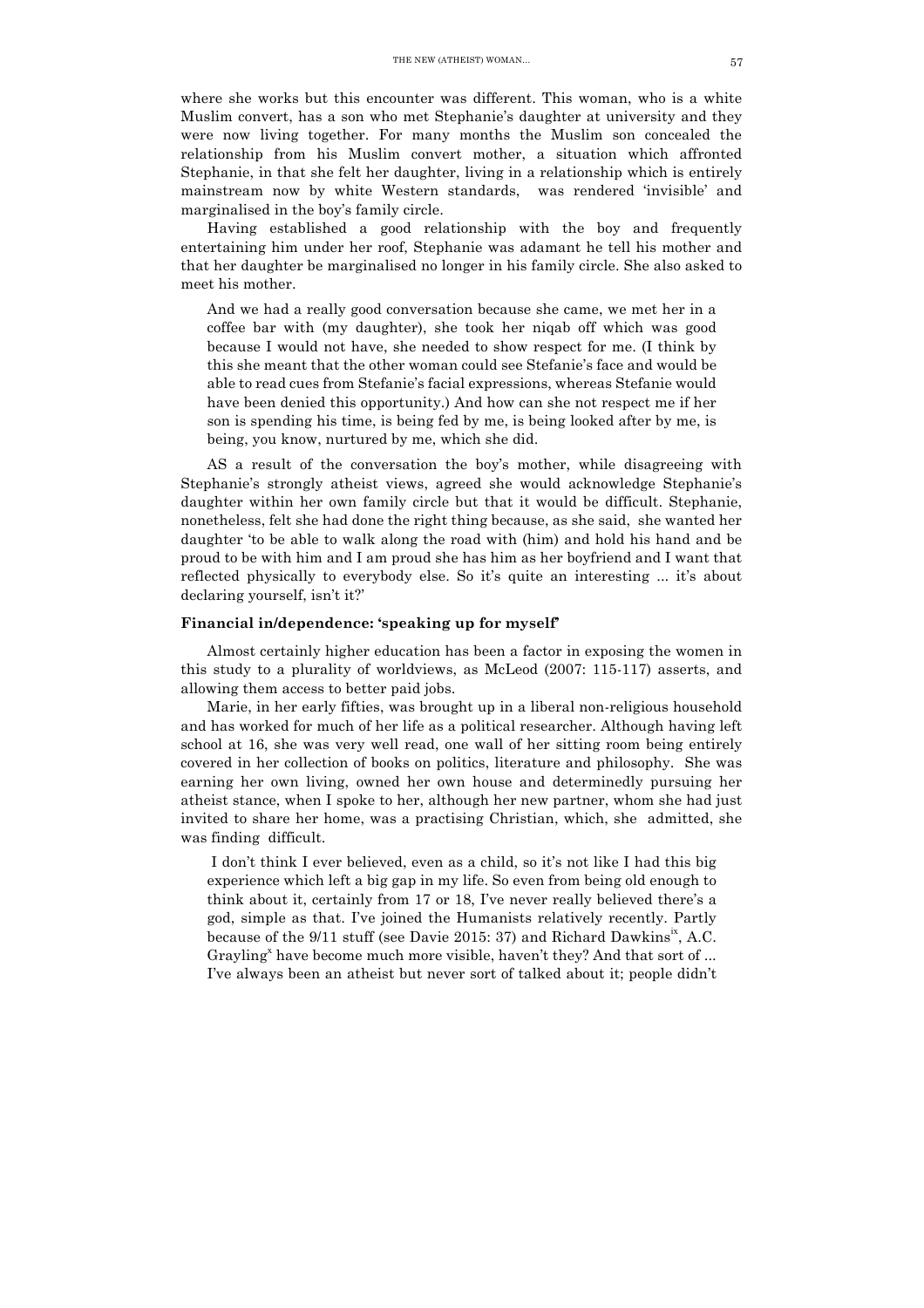talk about religion in general, did they? And then I read *The God Delusion* and people have become a lot more vocal about atheism, erm ... so, yes, it's just a good discussion and not to be too militantly atheist, and just remember that other people have views as well.

Marie had been troubled about the role of religion ever since the bombing of the Pentagon and the Twin Towers in New York in 2001. She had found the work of the New Atheists (Amarasingam 2012) helpful in formulating her own response to the horror generated by the attack and, in particular, the English academics and polemicists Richard Dawkins and A.C. Grayling. She had learned through them to think for herself and stand on her own feet without the 'prop' offered by religion. Consequently, she found it disconcerting that her partner 'seems to live his life in fear of some unseen presence watching his daily actions' and that he was not 'free to think for himself'. For Marie, the BHA meeting provided a comforting space, somewhere she could be herself and express her sincerely held views. I sensed she felt torn between her affection for her partner on the one hand and his beliefs, on the other, which she could not share, hence her assertion that one should not be too militantly atheist, even though she greatly admired the work of two writers who are.

Clarissa, in her late eighties, a Londoner, had worked as a secretary both in London and the north of England. Although evacuated during the war she knew of the devastation being wreaked on the capital and its inhabitants and at this point she, along with others she knew, found it 'hard to believe in a God of love who looked after everybody because obviously that didn't happen. So there was a break, a schism between what you believed on the surface and reality of life.' It was clear from her conversation that she had experienced the liberalising influences of the 1960s, explaining that she had withdrawn her children from religious education in the early 1970s, because she knew she had the right to do so<sup>xi</sup> and by then, she could 'speak up for myself', adding, 'I think there were changes in society, weren't there? There were years of upheaval and non-acceptance (of previous social conventions) and I suppose I absorbed some of that.' However, it should be noted that such a withdrawal for the reasons Clarissa gives were unusual at the time.

Carol, the only working class woman in the study, was unable to go on to higher education, as Johnson (1994: 10) remarks of many working class children in the mid-twentieth century, but was keen to see her two daughters attend university at the start of the millennium and has brought them up as atheists. Carol was born in 1954 to a Catholic mother and Protestant father, the fourth of six children. From an early age she noted many tensions in the mixed marriage and her mother worn out by constant childbearing. At the age of twelve she decided she could not reconcile the two different 'gods' of her parents so perhaps neither existed. She describes her emotional response: 'I thought I was having a nervous breakdown. I used to get panic attacks because it was coming into my mind about God and then I had to go outside and take big deep breaths because I thought, I don't believe in it, I don't believe in it, how can it be?' Growing up, she realised her only road to relative freedom from poverty and religious strife lay in leaving home. She married in 1977 in a registry office but did not share her atheist views with work colleagues until she reached 40 as also noted by Stephanie above.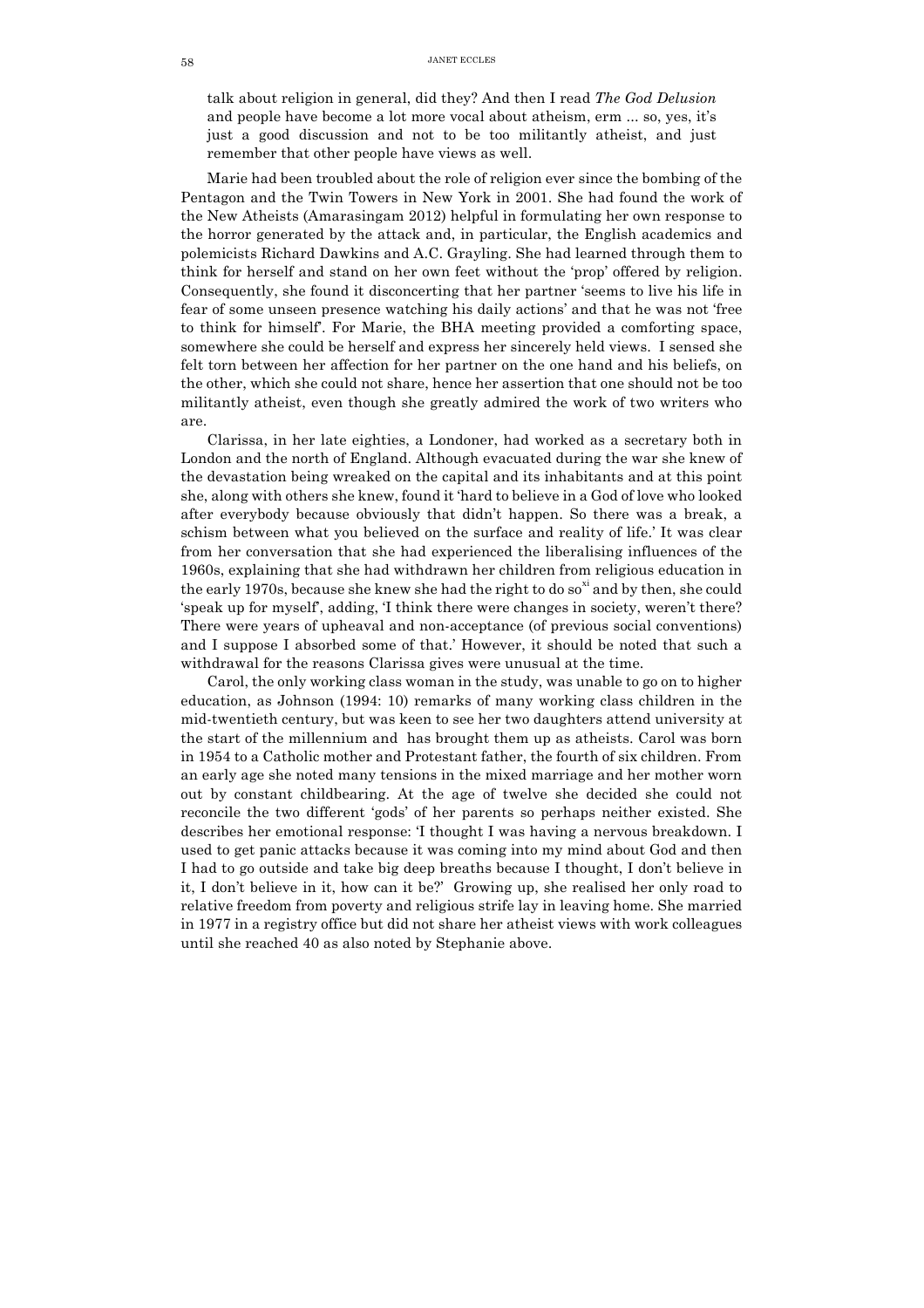I think lots of women my age who were working full time, and I was, changed because they could be independent. Like before this, women stayed at home and the man said (was in charge) and the (women) didn't have a say like they do now. When you're a woman and you have a job you feel as if you've got more of a say. We're in the middle of a changeover to what my mum was like and what my daughters are like now and I think it made us more powerful. And I feel as if I could say what I wanted and when I did, women, anyway, felt the same.

Stephanie spoke of 'playing the game' to achieve certain personal objectives. Carol admitted to the same so that her children could attend 'good schools'. They were baptised and went to Sunday school in order to be assured of a place in the village Church of England primary. Her daughters also participated in churchorganised village events, an integral part of village life, and Carol attended the Methodists to ensure they had the necessary religious and social capital in a village where such capitals were paramount to be accepted even though, privately, they remained atheists.

Eve, just 60, the daughter of Jewish immigrants, does have a university degree but lamented bitterly how little she had been able to make use of it. Her atheism stems from her anguished relationship with her mother, ongoing when we spoke as mother approached her  $92<sup>nd</sup>$  year. Eve found the conventional Jewish circles, in which her mother encouraged her to move, stifling and constricting, finding every opportunity to thwart her mother's plans to integrate her into the north London synagogue community of which her mother so yearned to be a part. On leaving university, Eve had tried to enter what she described as the 'misogynistic' world of commodity trading, 'a set-up, I believe has not changed.' She married 'out', to another non-believer, in a registry office and eventually moved to a village in the north of England, welcoming the opportunity to be free of her mother's overbearing presence. While her husband shared her atheistic views he did not share her feminist leanings and the tears shed during our conversation expressed years of frustration at being unable to earn her own living, other than in a lowly paid charity, a job constantly belittled by her husband. She blamed the very traditional household in which he had been reared, although, interestingly, both parents were humanists and his mother held an Oxford history degree. When Eve finally entered full time employment rather later in life, the work proved uncongenial and repetitive. An accountant by profession, her husband also denied her serious input into family finances, another bone of contention. She, like Carol, spoke of the churches' dominant influence in her village: 'there are two and if you don't belong to either of them, you're nowhere as far as they're concerned'. Unfulfilled in her career aspirations, denied the equality she would have liked within the domestic economy, as an atheist, Eve is also marginalised in a strongly religious community.

Perhaps unsurprisingly she views religion, particularly Orthodox Judaism, her parents' tradition, as damaging to women. 'It was always a male rabbi and I believe it's a male rabbi now. And the women, who were always regarded as no more than baby-making machines, were separated for the services, so to me, it's why?' Summing up her life, she commented wearily, 'For all this thing about you're equal, no I wasn't and it's partly because of the background (her husband's and her own). Here we are after 27 years of marriage ' (bitter laughter). So, although Eve is well aware of second wave feminist discourse and the changes in British social and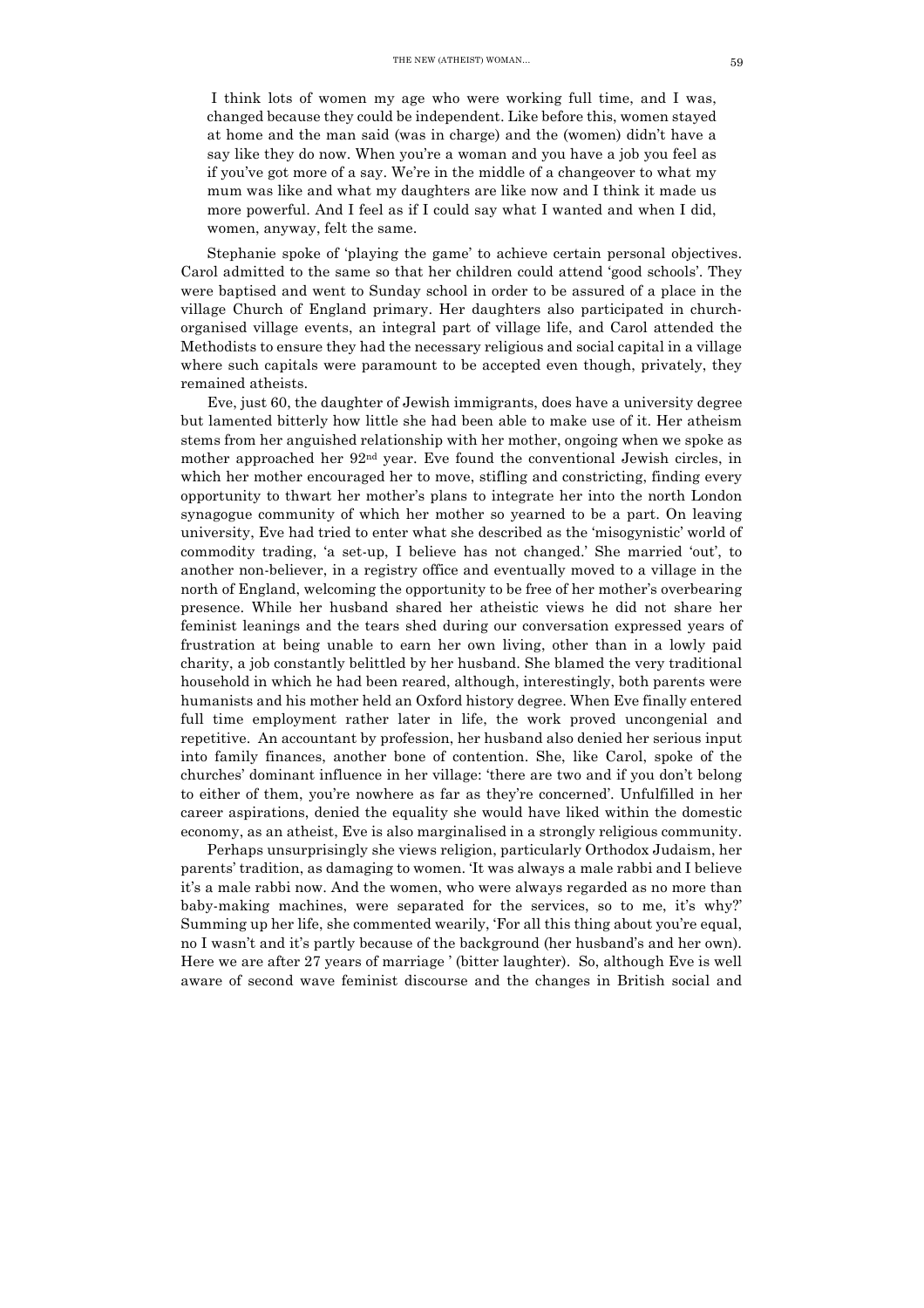cultural life which she has witnessed, her inability to benefit from them has left her embittered and resentful at what she sees as wasted opportunities.

Angela simply ceased church attendance in her teens and, initially, this was something that made little impact on her life. It was, as McLeod (McLeod 2007: 262) has remarked, 'unconsidered'. However, the later part of her career as a university lecturer took her to work in an area characterised by a very strong dual religious culture, Catholic and Muslim. Speaking of the first decade of this century, she said,

And I think in recent years there were probably influences in the institution where I worked. I think I was becoming more and more, because of having to be open to all religions, etc, I felt I couldn't say anything about what I believed in but I had to respect everyone else's religion and I began to think this is all swinging a bit too far. Tides were flowing in a way that neutral people were, mmm ... getting ... getting sort of sidelined and I think at the time there was also a big, at the time church schools that one had thought had stopped growing that were growing again, because Tony Blair<sup>xii</sup>, the whole thing was getting, more religion was coming into it more , wasn't it, that we had politicians calling on God for going to war<sup>xiii</sup> and a big increase in church schools and that's when I started to think, hang on a minute, that's what I don't believe, but actually I do believe things and I do have ethics and obviously a very strong sense of what is right, and it doesn't reside within religion.

Angela felt that religion was playing far too prominent a role in relations in her institution and she became subject ,she said, to a number of negative and damaging remarks being made to her on a regular basis. Such a stressful atmosphere preyed on her health and eventually she took early retirement. Some time later, she decided to join a book group,

in the library locally to me, conversations, when we were discussing books, kept being stopped as in: But there's swearing in it. But you can't say that because the church ... and that's where I thought: Crumbs, I'm mid-60, I'm retired and this is, this is what I'm supposed to be and I thought I'll go and see if there are any other people out there who think like I do.

She described joining the BHA local group as 'a homecoming' and 'breath of fresh air'. Suddenly, she could talk 'about just about anything and religion doesn't have to get in the way'. Living in the country as she does, she has observed much of social life revolving round the church. 'And so if you don't, you know the social activities, if you don't go to the church, you either pretend or keep quiet and go along or you don't go along but then where do you find your social life?'

# **The role of emotions in the turn atheism**

As commentators quoted above have observed, various changing cultural factors have been at work in the lives of these women, even if they rejected religion before becoming conscious of other changes happening around them. Clarissa had rejected religion just after the Second World War, being unable to equate a god of love with what had happened in that period but then specifically remarks on the cultural and social changes that came somewhat later in the sixties and seventies. This period provided a new set of cultural symbols and social environment in which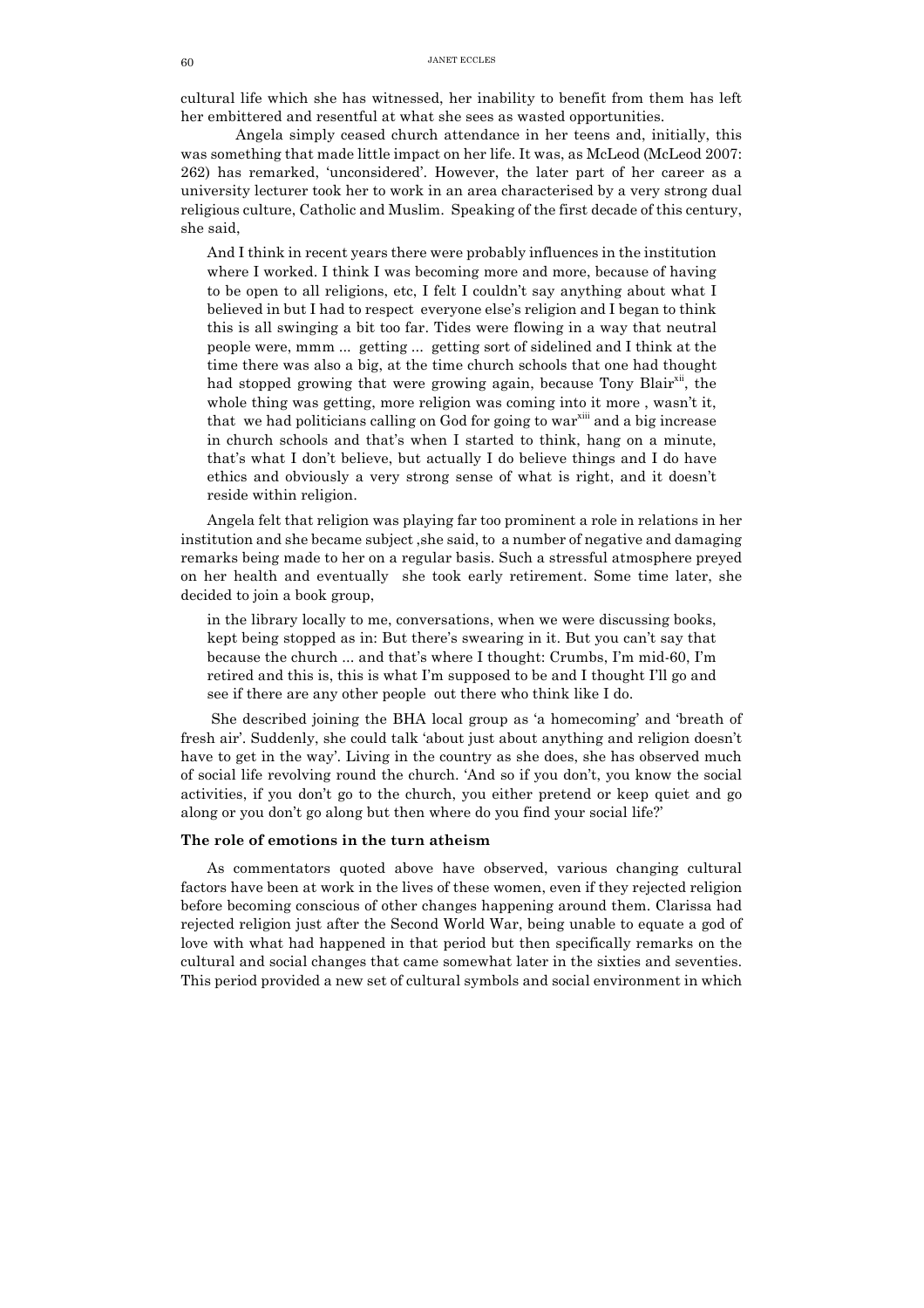already agnostic Clarissa could flourish as a fully committed humanist as Bagg and Voas (2010) comment on the late 1960s and early 1970s. Stephanie was quite clear she was a feminist but her turn to atheism seems to have started as a late teenager, as she reacted to the Catholic church's many demands on her mother, not least that of unrestricted childbearing, and the acute poverty five children born into an already poor family entailed. Hence, she refuses to attend the anti-abortion rally. As Riis and Woodhead (2010) claim, power plays are implicated in many emotional regimes. The power of the Catholic church to control the life of Stephanie's mother was something she determined would not control her. By rejecting her previous social environment and its cultural symbols, Stephanie was enabled to move into a new emotional regime where women are no longer subject to such unreasonable and life-draining demands. This regime is destabilised when she meets the Muslim woman who, for religious reasons, according to Stephanie, refuses to acknowledge her own daughter, suggesting the marginalisation of women which Stephanie roundly rejected as a much younger woman. She needs to set up the meeting with the mother of the boy who is living with her daughter to restabilise that regime, influenced, as she is here, by her deep emotional attachment to her daughter and the boy whom she welcomes under her roof.

Similarly, Angela's emotional regime is destabilised when she feels she must conceal her own atheist stance in the workplace, and where she feels her position as an atheist lecturer within her institution is undermined. She sees religion exerting a power within professional relationships that is unfair and biased and from which she can perceive no redress. Her only recourse, as she sees it, to free herself from this particular emotional regime by taking early retirement, only to be propelled into another within her village and hence her flight to the comforting environment of the BHA and an emotional regime with which she is finally at ease again.

Eve's case is rather different. Although sharing the atheist stance of her husband, and hence finding herself freed from the emotional and cultural regime in which she was raised and enjoying the benefit of a university education, Eve represents those women who have freed themselves from one oppressive emotional regime, only to be propelled into another upon marriage to an anti-feminist man. Turning to atheism is not the answer to ending all forms of female oppression, as Eve's case demonstrates.

Marie was brought up in a household where an absence of religion was unremarked and only comes to the fore after the shocking events of 9/11. Having established herself in an emotional regime as a free thinker, supported by the BHA and atheism's cultural symbols in the form of the work of the New Atheists, religion suddenly re-enters the frame, when she enters a love relationship with a practising Christian. Hence, she is thrust into a position between two competing emotional regimes, between her atheism on the one hand, and her affection for her partner on the other. So, one should not be too 'militantly' atheist, since to be so would undermine relations with her partner, although her mentors are the militant New Atheists. So Marie negotiates her way between the two competing regimes.

Carol's decision to give up on belief in God provokes a distinctly emotional response as she talks of 'panic attacks' when contemplating the enormity of what she has done as a twelve year old, since she is, in effect, rejecting the whole emotional regime in which she has been raised. Later in life, she, like Stephanie,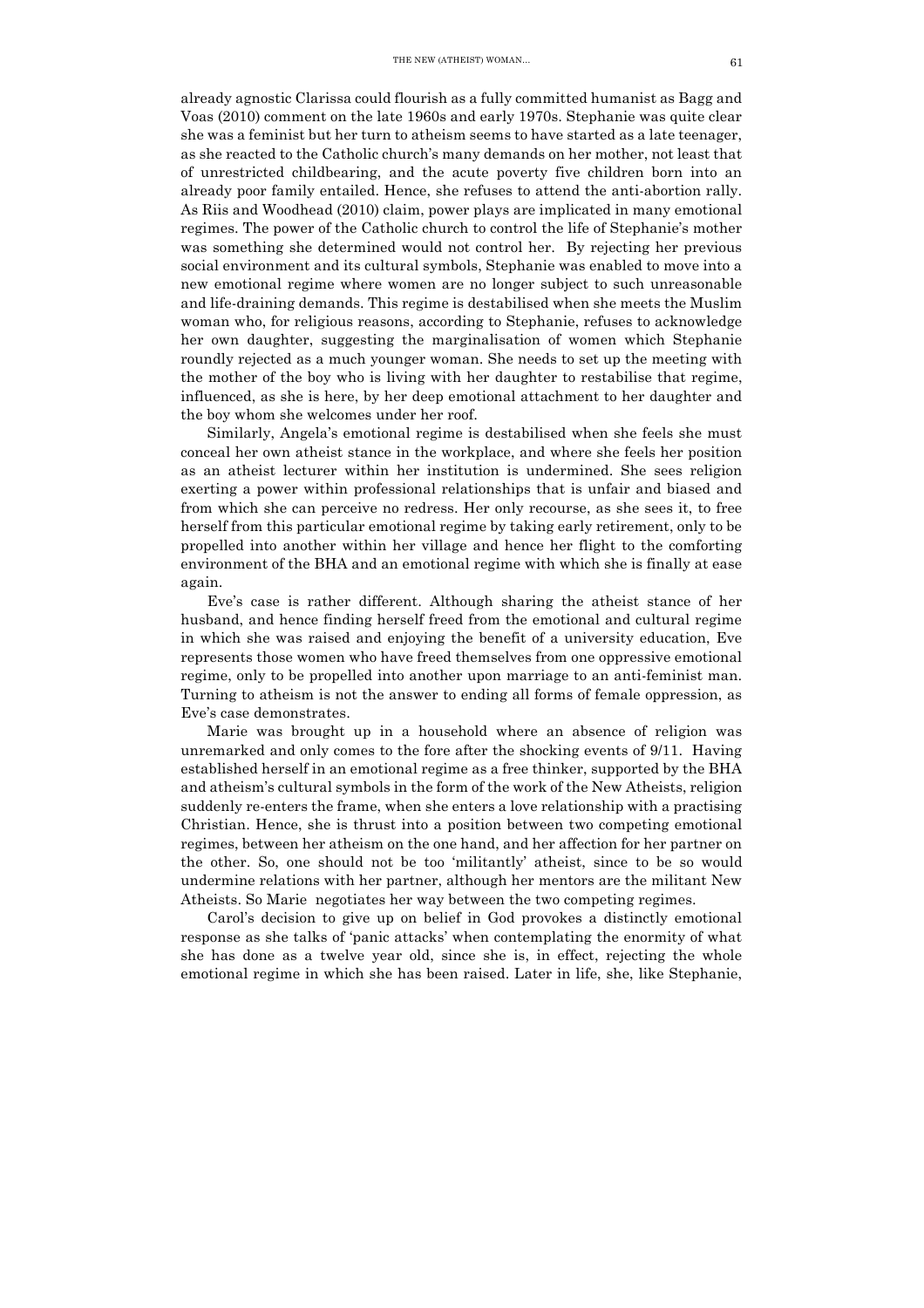becomes aware of the burden placed on women by the Catholic church in forbidding artificial birth control and the hardships and tensions this has created in her family. So, in rejecting religion and bringing up her daughters differently, she enters a new more comfortable emotional regime. However, while thoroughly embracing the changes of the 1960s and 1970s as much as her straitened circumstances permitted, a mother's emotional bonds to her daughters and doing her best for them, even if this means sacrificing her atheist principles and sending her children to Church schools, 'trumps' her atheist stance during the period of their primary education. WE note, however, with McLeod (2007) that women continue to exercise power in the home during and after the cultural revolution, in that it is Carol who makes the decision as to where her children will be educated. Similarly, it was Clarissa who made the decision to withdraw her children from RE lessons.

## **Conclusion**

These atheist women have experienced a number of the changes occurring in the 1960s and 1970s at some stage in their lives, but they had often given up on religion long before they became conscious of the feminist movement, or atheism or humanism as such and sometimes before they had completed their tertiary education (McLeod 2007: 201). A number rejected theism because of competing and/or unacceptably burdensome religious claims in the household which had affected them emotionally as they were growing up or because of competing religious/atheist clashes in the workplace. Most of the women were advocates of feminism but, as we saw, in the case of Eve, marrying an atheist is no guarantee one can live in a feminist-friendly environment.

The events of the 1960s almost certainly created a climate where free thought, sexual freedom and feminism could flourish and where increased affluence enabled women to enter higher education and/or earn better and therefore acquire greater financial independence. Such conditions almost certainly allowed atheism/humanism to flourish on a larger scale than ever before. However, key to these women becoming avowed atheists, rather than religiously indifferent, is the part played by the emotions. Where religion makes no impact on individuals, Bagg and Voas claim the default position is ambivalence, a stance maintained by about half the British population (2010: 97) but for these women, religion has made a profound emotional impact, impelling them towards a determined atheist stance and a new more comfortable emotional regime. We should also note that claims are being made as to religion's increasing importance in public discourse (Bullivant 2012; Davie 2015; Knott, Poole, and Taira 2013), but this in turn may see a rise in the number of atheists who react strongly against what they see as religion's unwarranted intrusion into public and private lives. Among their number will lie a proportion of women. Lois Lee xiv has argued that nonreligion is a feature of everyday life in a way it was not 100 years ago. Nonreligious cultural movements, including atheism, can be seen as part of an on-going process of transformation, through which a new generation of unreligious Britons work out ways to understand and describe themselves in relation to life's big questions. She sees nonreligious movements also being used to help people build and articulate better senses of themselves as something other than religious and more than just nonreligious. These personal projects are helping people engage more actively with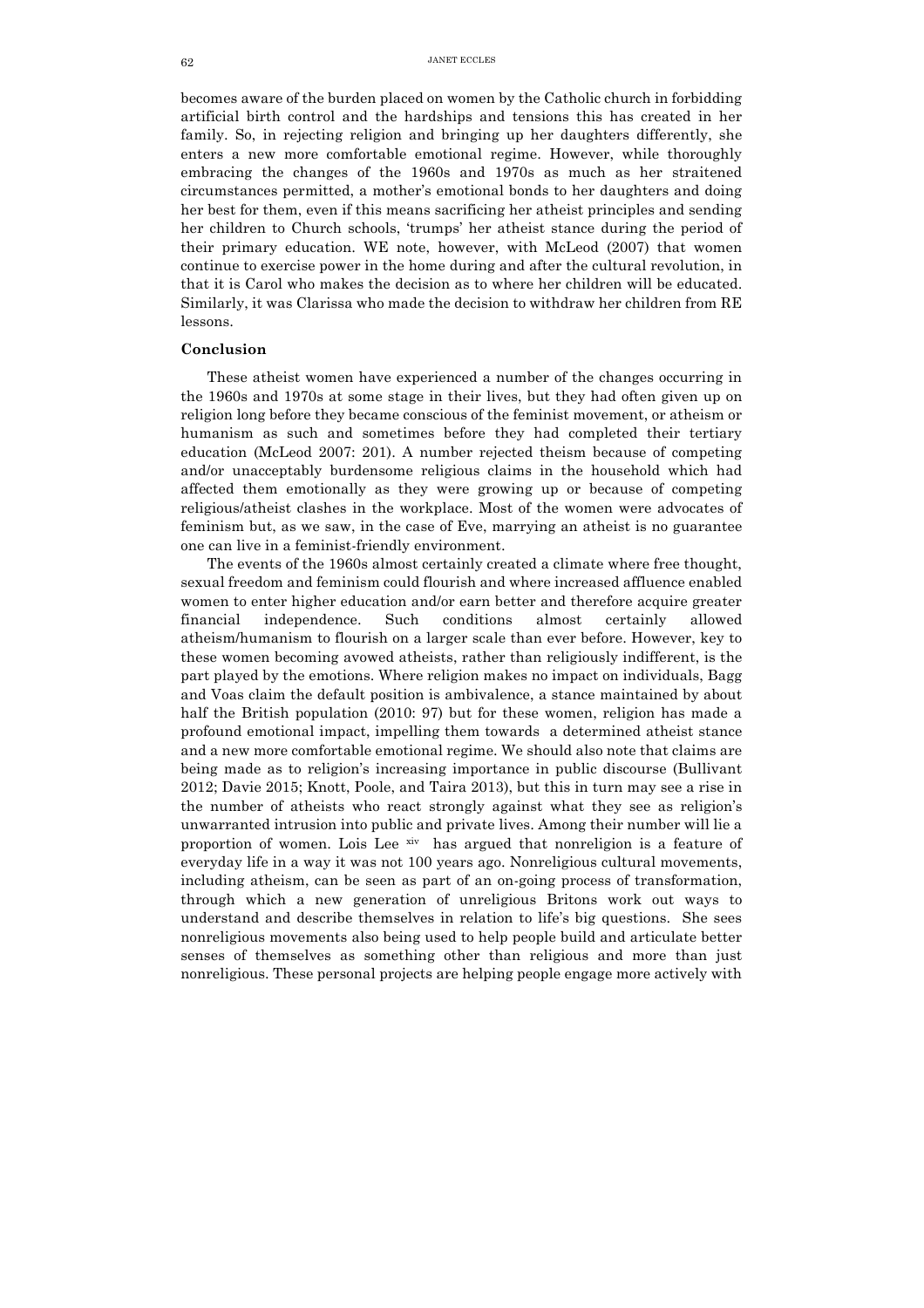religious friends and neighbours, she argues. She may be right. At all events it seems likely we shall hear more of these groups in the future.

 

## **REFERENCES**

- Amarasingam, Amarnath. 2012. "Introduction: What is the New Atheism." In *Religion and the New Atheism: A Critical Appraisal*, edited by Amarnath Amarasingam, 1-8. Chicago, Ill: Haymarket
- Bagg, Samuel, and David Voas. 2010. "The Triumph of Indifference: Irreligion in British Society." In *Atheism and Secularity:Volume 2: Global Expressions*, edited by Phil Zuckerman, 91-111. Santa Barbara, CA: Praeger.
- Beit-Hallahmi, Benjamin. 2007. "Atheists: A Psychological Profile." In *The Cambridge Companion to Atheism*, edited by Michael Martin, 300-317. Cambridge: Cambridge University Press.
- Brewster, Melanie Elyse. 2013. "Atheism, Gender, and Sexuality." In *The Oxford Handbook of Atheism*, edited by Stephen Bullivant and Michael Ruse, 511-524. Oxford: Oxford University Press.

i http://www.ons.gov.uk/ons/rel/census/2011-census/key-statistics-for-local-authorities-in-england-andwales/rpt-religion.html (accessed 21 July 2015)

ii http://news.bbc.co.uk/1/shared/spl/hi/uk/03/census\_2001/html/religion.stm (accessed 4 August 2015) iiihttps://www.facebook.com/123483571055246/photos/a.281100885293513.62559.123483571055246/2811 00898626845/?type=1&theater

https://humanism.org.uk/about/our-history-since-1896/

<sup>v</sup> An interesting contribution to this field can be found at https://nsrn.net/2016/06/01/not-for-girls-genderand-researching-nonreligion/ which includes a discussion on the possible gendered nature of atheism and nonreligion research.

vi The British Religion in Numbers website, reporting on the Atheist Census online carried out by Atheist Alliance International, a global network of atheist and freethought groups and individuals, states that of 12,215 self-identified atheists in 2013, about a fifth were women, with more in the younger age groups, than over 65. http://www.brin.ac.uk/news/2013/demographics-of-atheism/ (a*ccessed 8 August 2015).* vii see https://humanism.org.uk/campaigns/equalities (accessed 16 August 2015)

viii http://www.secularism.org.uk/ None of the women in this study belonged to this society although it, too, has been influential in forming more secular and atheist attitudes to such matters as what should be taught in publicly funded education.

ix http://www.goodreads.com/book/show/14743.The\_God\_Delusion

<sup>x</sup> http://www.acgrayling.com/

xi The 1944 Education Act stated, 'If the parent of any pupil in attendance at any county school or any voluntary school requests that he be wholly or partly excused from attendance at religious worship in the school, or from attendance at religious instruction in the school, or from attendance at both religious worship and religious instruction in the school, then, until the request is withdrawn, the pupil shall be excused from such attendance accordingly' http://www.legislation.gov.uk/ukpga/Geo6/7- 8/31/section/25/enacted (accessed 28 September 2015).

xii The Prime Minister between 1997-2007 who became a Catholic on resigning his post. Prior to that he had tried to keep his faith a private matter as his party was not supposed 'to do God'. See http://www.telegraph.co.uk/news/uknews/1429109/Campbell-interrupted-Blair-as-he-spoke-of-his-faith-We-dont-do-God.html

xiii This is a reference to the Iraq War which Britain fought in alongside American troops committed by George W.Bush. See https://www.theguardian.com/uk-news/2016/jul/09/iraq-war-after-blair-and-bushmet-the-tempo-changed

xiv http://www.theosthinktank.co.uk/comment/2015/02/11/no-religion-what-doesnt-kill-belief-will onlymake-it-stronger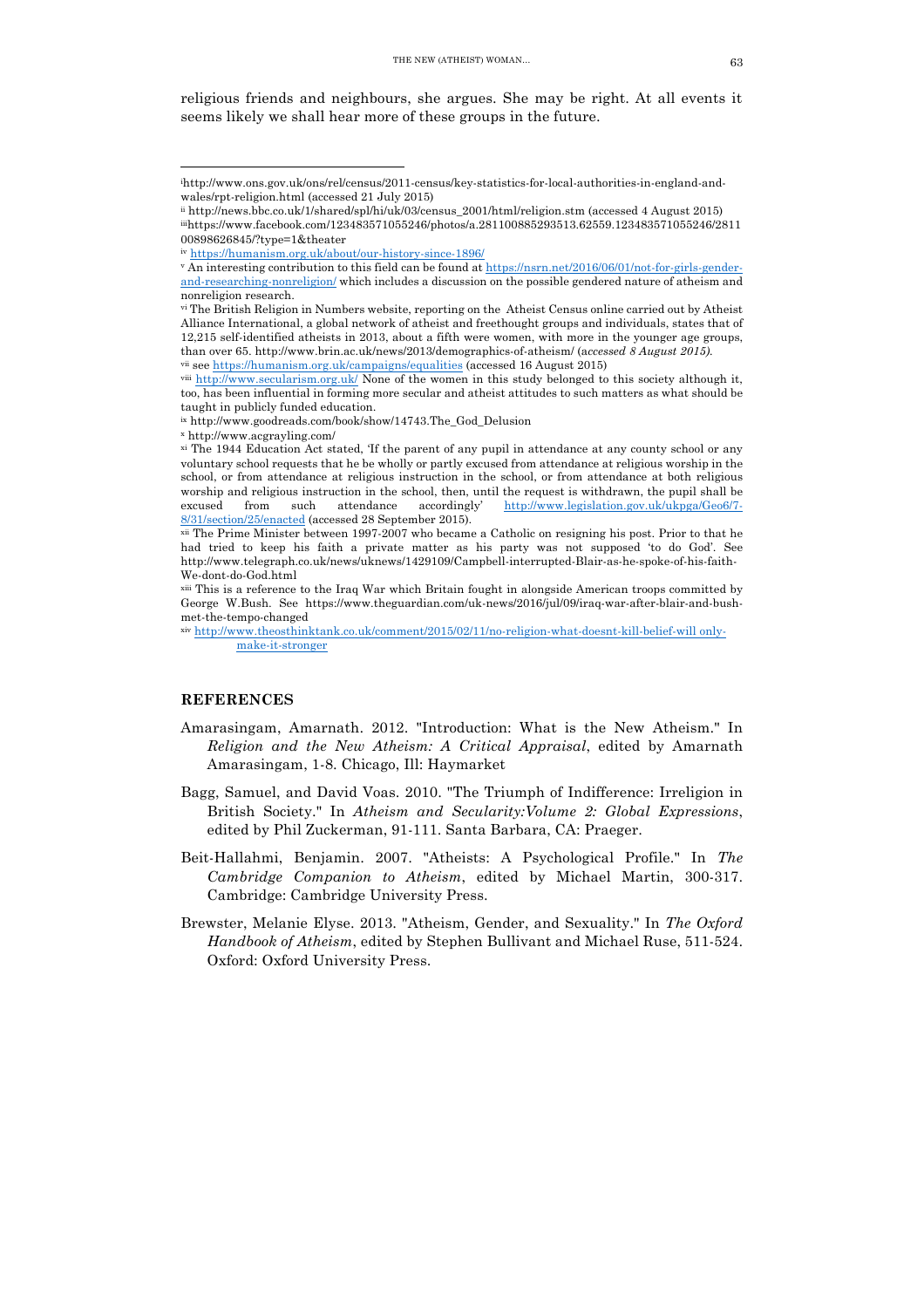<u> 1989 - Johann Stein, marwolaethau a bhann an t-Amhain Aonaichte ann an 1980.</u>

- Brown, Callum G, and Gordon Lynch. 2012. "Cultural Perspectives." In *Religion and Change in Modern Britain*, edited by Linda Woodhead and Rebecca Catto, 329-351. London and New York: Routledge.
- Brown, Callum G. 2001. *The Death of Christian Britain: Understanding Secularization 1800-2000*. London and New York: Routledge.
- Brown, Callum G. 2006. *Religion and Society in Twentieth-Century Britain*. Harlow: Pearson Education Ltd.
- Brown, Callum G. 2010. "Women and Religion in Britain: the Autobiographical View of the Fifties and Sixties." In *Secularisation in the Christian World*, edited by Callum G. Brown and Michael Snape, 159-174. Farnham and Burlington, VT: Ashgate.
- Brown, Callum G. 2011. "Sex, Religion and the Single Woman c1950-1975: The Importance of a 'Short' Sexual Revolution to the English Religious Crisis of the Sixties." *Twentieth Century British History* 22 (2):189-215.
- Bullivant, Stephen. 2012. "The New Atheism and Sociology: Why here? Why now? What next?" In *Religion and the New Atheism: a Critical Appraisal*, edited by Amarnath Amarasingam, 109-124. Chicago: Haymarket.
- Catto, Rebecca, and Janet B Eccles. 2013. "(Dis)Believing and Belonging: Investigating the Narratives of Young British Atheists." *Temenos: Nordic Journal of Comparative Religion* 49 (1):37-63.
- Cimino, Richard, and Christopher Smith. 2010. "The New Atheism and the Empowerment of American Freethinkers." In *Religion and the New Atheism: A Critical Approach*, edited by Amarnath Amarasingam, 139-156. Chicago, IL: Haymarket.
- Cliteur, Paul. 2009. "The Definition of Atheism." *Journal of Religion and Society* 11:1-23.
- Davie, Grace. 2015. *Religion in Britain: A Persistent Paradox*. Chichester: Wiley Blackwell.
- DeVaus, David, and Ian McAllister. 1987. "Gender Differences in Religion: A Test of the Structural Location Theory." *American Sociological Review* 52 (4):472- 481.
- Droogers, André. 2014. "The World of Worldviews." In *Methods for the Study of Religious Change: From Religious Studies to Worldview Studies*, edited by André Droogers and Anton van Harskamp, 17-42. Sheffield: Equinox.
- Eccles, Janet B. 2012. "The Religious and Non-Religious Commitments of Older Women in the UK: Towards a New Typology." *Journal of Contemporary Religion* 27 (3):469-484. doi: dx.doi.org/10.1080/13537903.2012.722296.
- Eccles, Janet, and Rebecca Catto. 2017. "(Secular)Sacred Space: Its Significance in the Formation of British Atheist Identities." In *Materiality and the Study of Religion*, edited by Timothy Hutchings and Joanne McKenzie, 151-165. London and New York: Routledge.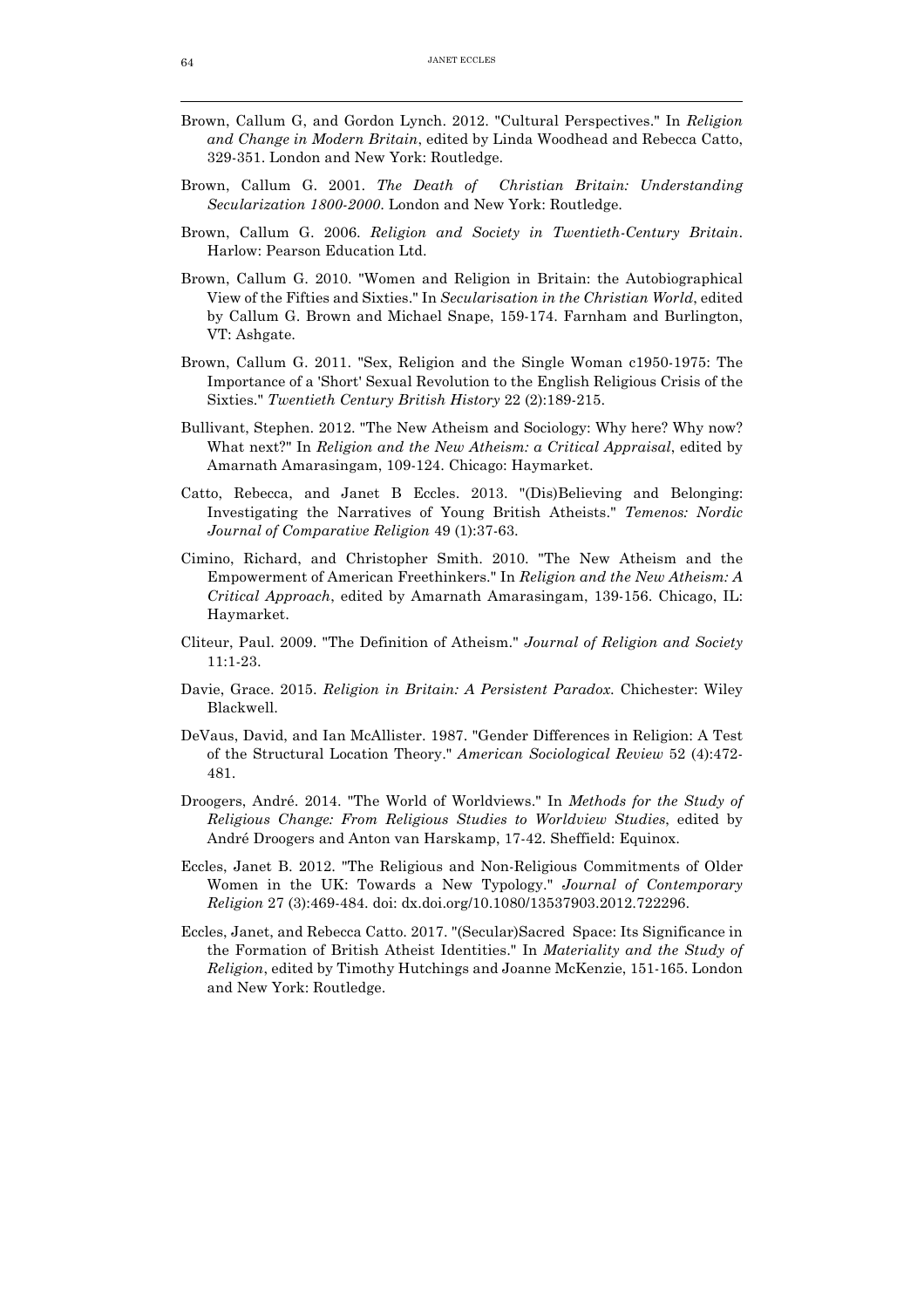Feltey, Kathryn M, and Margaret M Poloma. 1991. "From Sex Differences to Gender Role Beliefs:Exploring Effects on Six Dimensions of Religiosity." *Sex Roles* 25 (3/4):181-193.

<u> 1989 - Johann Stein, marwolaethau a bhann an t-Amhain Aonaichte ann an 1980.</u>

- Furseth, Inger. 2010. "Atheism, Secularity, and Gender." In *Atheism and Secularity: Volume I: Issues, Concepts, and Definitions*, edited by Phil Zuckerman, 209-227. Santa Barbara, CA: Praeger.
- Gelder, Alison, and Phillip Escott. 2001. Faith in Life: A Snapshot of Church Life in England at the Beginning of the 21st Century. London: Churches Information for Mission.
- Hornsby-Smith, Michael. 1987. *Roman Catholics in England*. Cambridge: Cambridge University Press.
- Johnson, Paul. 1994. "Introduction: Britain, 1900-1990." In *Twentieth-Century Britain: Economic, Social and Cultural Change*, edited by Paul Johnson, 1-18. London: Longman.
- Knott, Kim, Elizabeth Poole, and Teemu Taira. 2013. *Media Portrayals of Religion and the Secular Sacred*. Farnham and Burlington, VT: Ashgate.
- Lee, Lois. 2012a. "Research Note: Talking about a Revolution:Terminology for the New Field of Non-religion Studies." *Journal of Contemporary Religion* 27 (1):129-139.
- Lee, Lucy. 2012b. "Religion: Losing Faith." In *British Social Attitudes 28*, edited by Alison Park, Elizabeth Clery, John Curtice, Miranda Phillips and David Utting, 173-184. London: Sage.
- Mahlamäki, Tiina. 2012. "Religion and Atheism from a Gender perspective." *Approaching Religion* 2 (1):58-65.
- McLeod, Hugh. 2007. *The Religious Crisis of the 1960s*. Oxford and New York: Oxford University Press.
- Merino, Stephen M. 2012. "Irreligious Socialization? The Adult Religious Preferences of Individuals Raised with No Religion." *Secularism and Nonreligion* 1:1-16.
- Mumford, Lorna. 2015. "Living Non-Religious Identity in London." In *Atheist Identities: Spaces and Social Contexts*, edited by Lori G. Beaman and Tomlins Steven, 153–70. Switzerland: Springer International.
- Namazie, Maryam. 2009. "When the Hezbollah came to my school." In *Fifty Voices of Disbelief: Why we are atheists*, edited by Russell Blackford and Udo Schüklenk, 270-273. Malden, MA and Oxford: Blackwell.
- Overall, Christine. 2007. "Feminism and Atheism." In *The Cambridge Companion to Atheism*, edited by Michael Martin, 233-249. Cambridge: Cambridge University Press.
- Pasquale, Frank L. 2010. "A Portrait of Secular Group Affiliates." In *Atheism and Secularity: Volume 1: Issues, Concepts, and Definitions*, edited by Phil Zuckerman, 43-87. Santa Barbara, CA: Praeger.